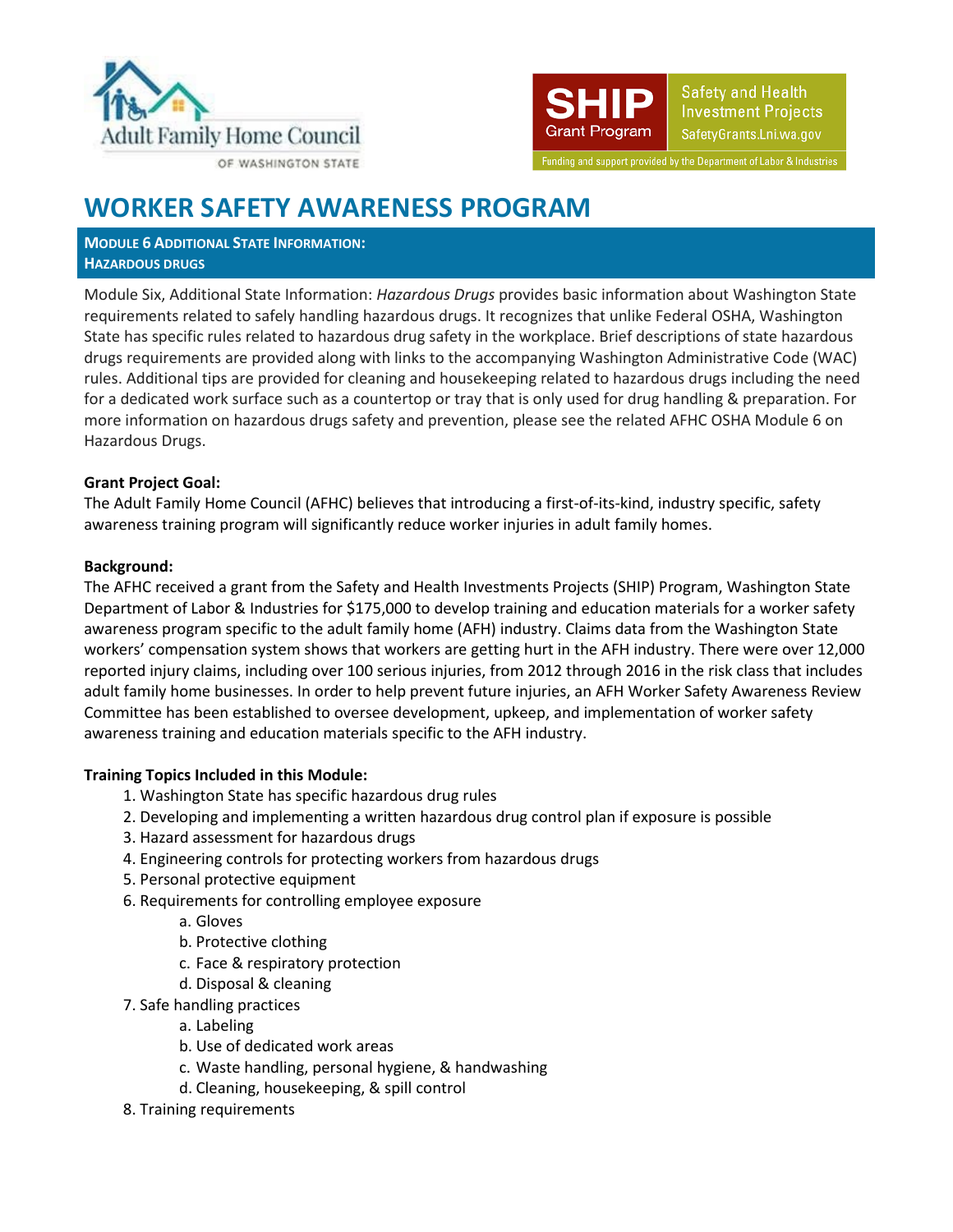



#### **Training Module Objectives:**

- Understand Washington State's hazardous drugs rules & requirements
- Understand the requirements for developing a written hazardous drug control program
- Learn the basics for safely handling hazardous drugs
- Understand the personal protective equipment needed to keep workers safe from hazardous drugs
- Learn about safe cleaning and housekeeping practices for hazardous drugs

#### **Target Audience:**

The target audience includes the owners and operators of the 2,900 adult family homes in Washington and their approximately 14,000 employees. By definition, adult family homes are small businesses located in residential homes, each with unique challenges. The AFHC is committed to supporting and helping adult family homes succeed.

*Funding and support for this project has been provided by the State of Washington, Department of Labor & Industries, Safety & Health Investment Projects.*

*The Adult Family Home Council is solely responsible for the content of and views expressed in this report and related materials unless they have been formally endorsed by the Washington State Department of Labor & Industries.*

*These documents do not replace any standard or regulation and create no new legal obligations. They are advisory in nature, informational in content, and are intended to assist employers in providing a safe and healthful workplace.*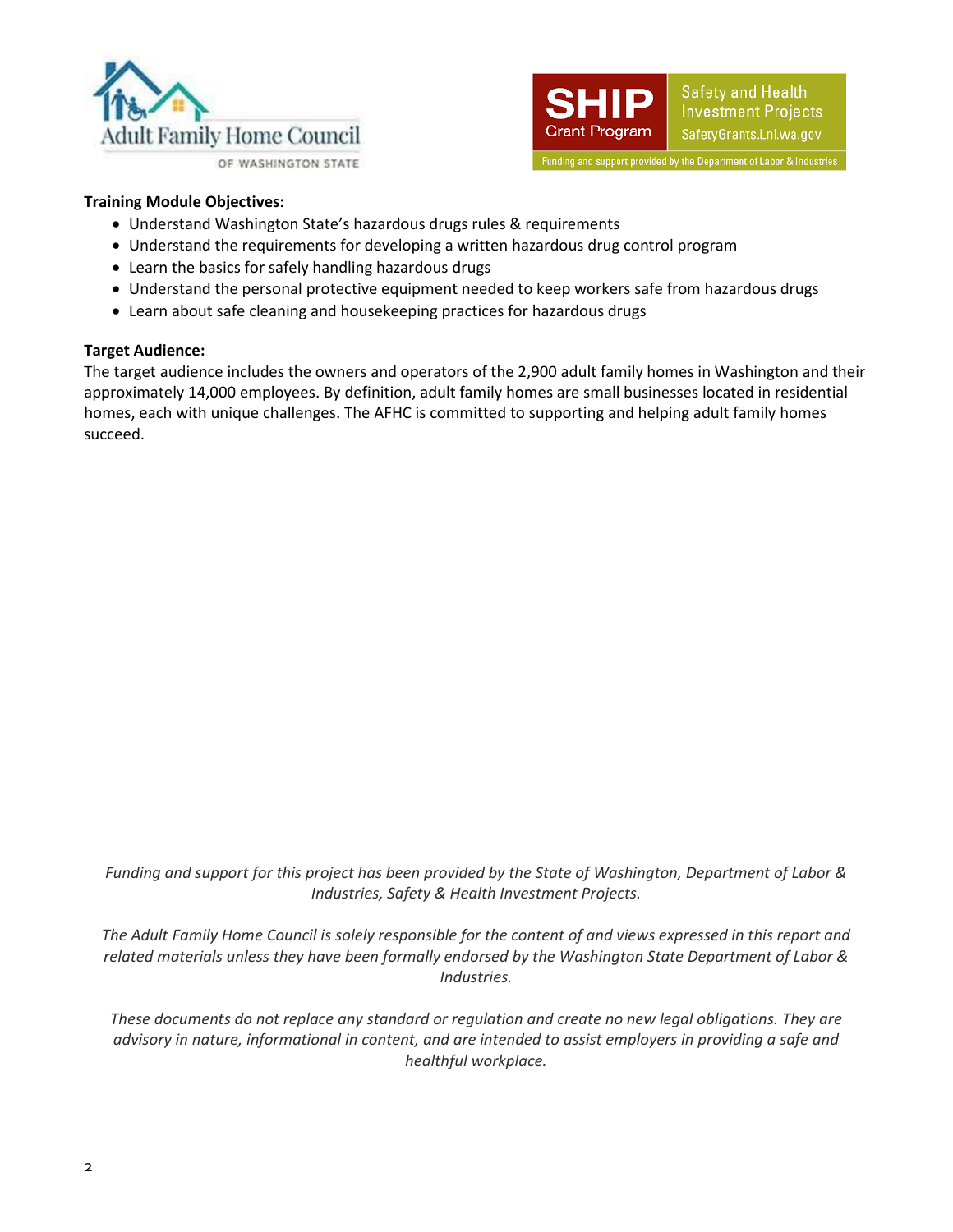



# **WORKER SAFETY AWARENESS PROGRAM**

**MODULE 6 ADDITIONAL STATE INFORMATION CHECKLIST: HAZARDOUS DRUGS**

- □ Washington State has specific hazardous drug rules
	- o Unlike Federal OSHA, Washington State does have specific workplace rules on hazardous drugs
	- o State requirements are found in Washington Administrative Code (WAC[\) 296-62-500](https://lni.wa.gov/safety-health/safety-rules/chapter-pdfs/WAC296-62.pdf#WAC_296_62_500)
	- o **Adult family homes must develop and implement a written hazardous drug control plan if exposure can be reasonably anticipated**
		- A model hazardous drug written control plan is included in the supplemental materials for this training module
- □ What are hazardous drugs?
	- o Antineoplastic cytotoxic medications (chemotherapy & cancer drugs), anesthetics, antiviral agents, and others have been identified as hazardous drugs
	- $\circ$  Drugs are classified as hazardous when they have been identified as such by the National Institute for Occupational Safety and Health (NIOSH) or if
		- they possess any of these characteristics:
			- Causes cancer
			- Causes organ damage at low doses in humans or animals
			- **Impacts or damages DNA / genes**
			- Contributes to infertility
			- **Impacts a developing embryo or fetus**
			- Causes developmental abnormalities
			- Has a similar structure or function to other drugs that are determined to be hazardous
- $\Box$  Adult family homes that do not handle, administer, or dispense hazardous drugs may not require a hazardous drug control plan, but it is always a good idea to have one
	- $\circ$  Capsules or coated tablets that are administered to residents without modification to their form may not pose a significant risk of occupational exposure and may not require preventive methods during normal handling
	- $\circ$  Capsules or coated tablets may pose a risk requiring the need for controls if altered:
		- If tablets are crushed or dissolved
		- **If capsules are pierced or opened**
		- If the tablet or capsule is accidentally crushed or damaged in a way that requires spill control and clean up
- $\Box$  Your hazardous drugs control program must include:
	- o A written inventory of your hazardous drugs
	- $\circ$  A current hazard assessment for drugs where there is reasonably anticipated exposure
	- o Hazardous drugs policies & procedures including, but not limited to:
		- **Engineering controls**
		- **Equipment use & maintenance**
		- **Personal protective equipment (PPE)**
		- Safe handling practices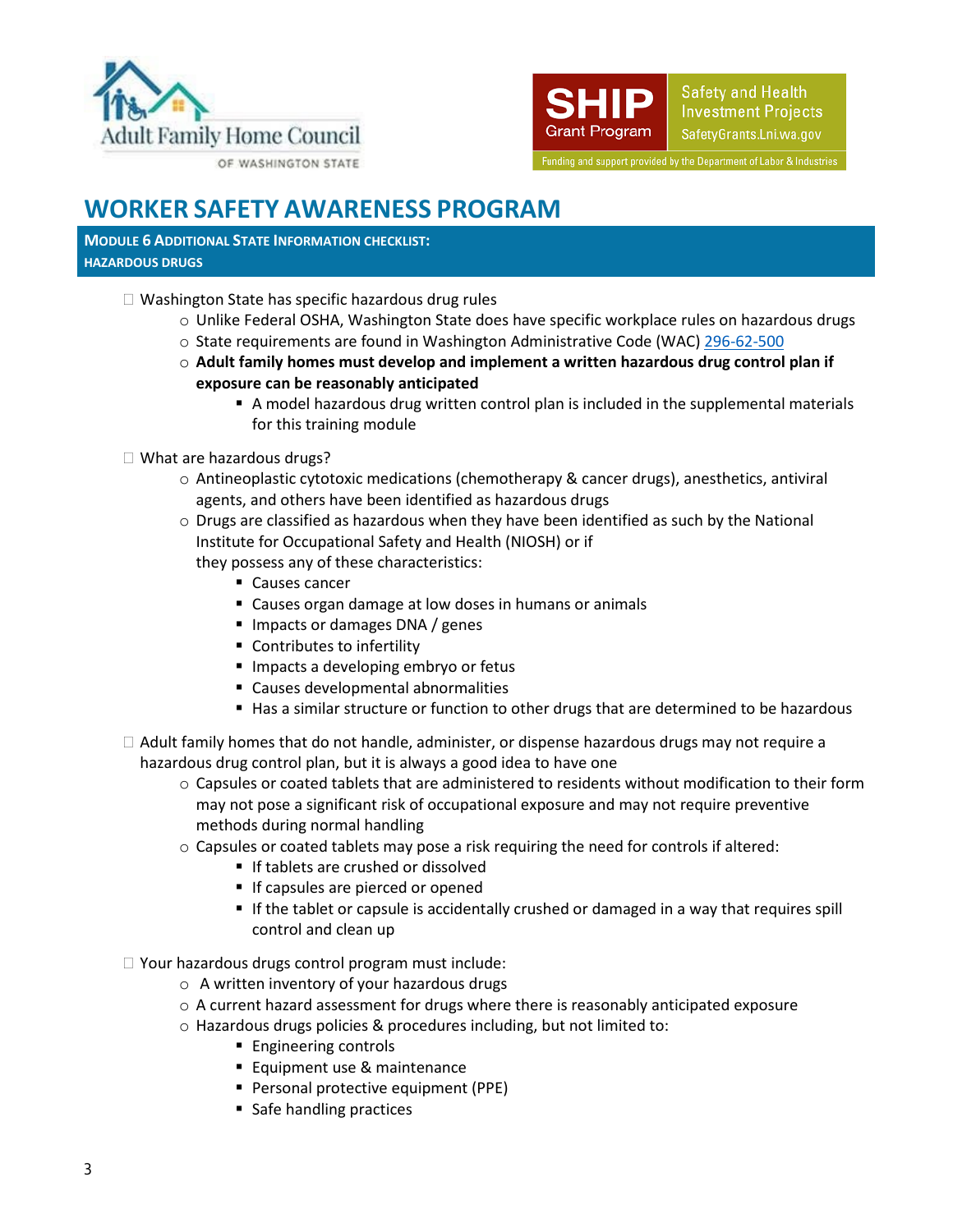





- Receiving, storage, labeling, preparing, administering, & disposing of drugs
- Cleaning, housekeeping, waste handling, & spill control
- **Personnel issues (such as exposure of pregnant workers) & training**
- o A standard or universal precautions approach to managing exposure to hazardous drugs or precautions based on exposure risk, such as a tiered approach that effectively matches precautions to the nature of different exposures from handling, storing, cleaning, preparing, & using engineering controls
- $\circ$  Review & update the written hazardous drugs control program annually & whenever changes that affect exposure occur, such as:
	- Introduction of a new hazardous drug
	- A change in handling practices
- o Seek & consider input from employees
- $\Box$  Hazard assessment
	- o Conduct a hazard assessment to determine the appropriate precautions to take for reasonably anticipated exposures
	- o Assessments must include consideration of:
		- Personal protective equipment
		- Engineering controls (needleless systems, enclosed pill crushers, etc.)
		- The physical layout of your work areas
		- Types of hazardous drugs being handled
		- Volume, frequency, packaging, & form of hazardous drugs handled (tablets, coated versus uncoated, powder versus liquid, etc.)
	- o Assessments must include consideration of:
		- **Equipment maintenance**
		- Decontamination, cleaning, waste handling, & spill response
		- **Potential exposures during work operations, such as drug preparation & administration**
	- $\circ$  Conduct the assessment as part of your annual hazardous drugs control program update & whenever changes occur that affect occupational exposure such as:
		- Introduction of a new hazardous drug or
		- A change in handling practices
- $\Box$  Engineering controls
	- o Evaluate & implement appropriate engineering controls to eliminate or minimize employee exposure
	- o Examples of engineering controls include, but are not limited to:
		- Safer sharps devices
		- **Enclosed pill crushers or cutters**
		- Closed system devices that mechanically prohibit the transfer of contaminants or escape of hazardous drug vapors
		- **Safety interlocks**
		- Closed system transfer devices
		- **Post-exposure requirements**
	- $\circ$  Provide information to the healthcare professional evaluating the employee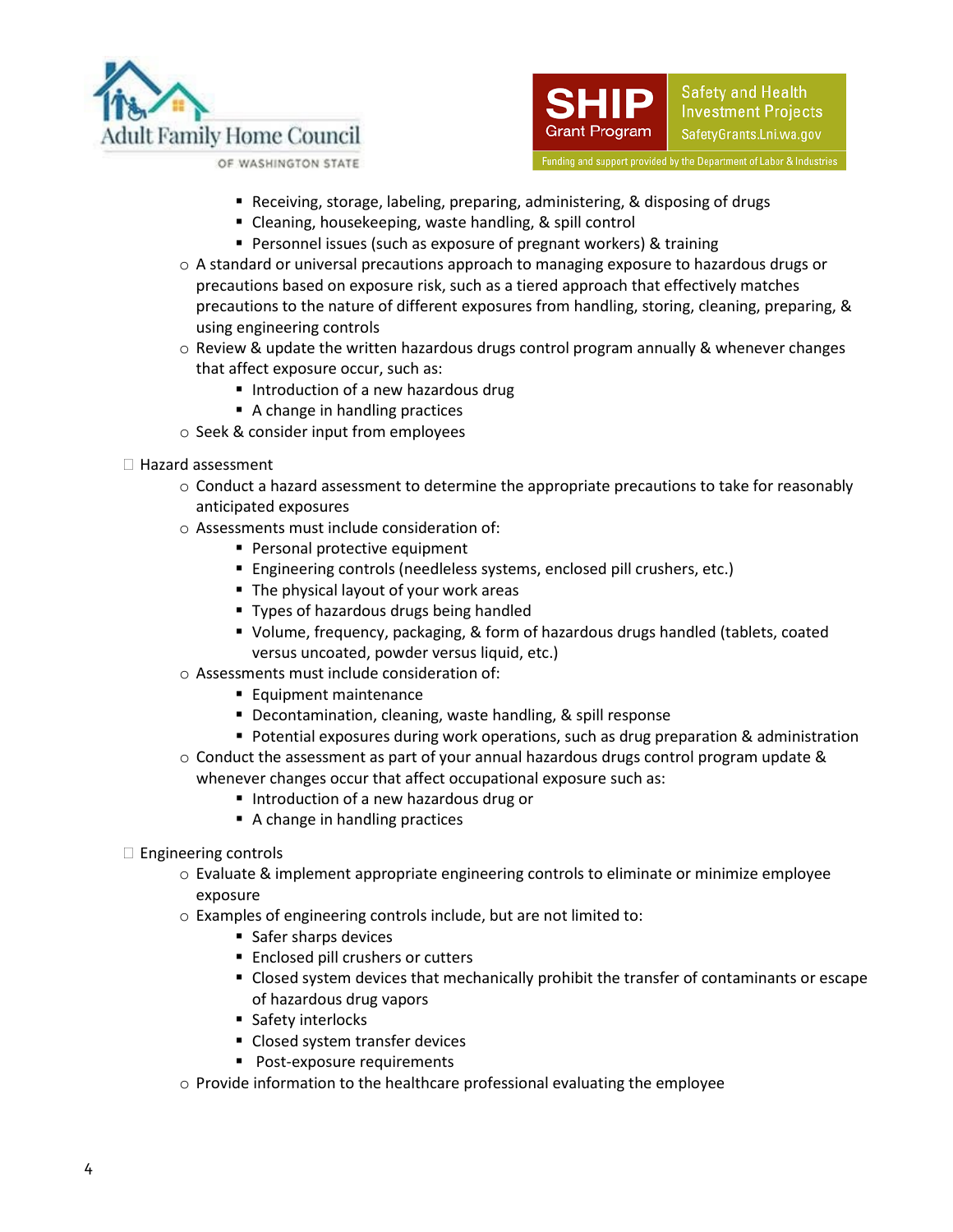



- $\Box$  Personal protective equipment (PPE)
	- $\circ$  Conduct a PPE assessment to determine appropriate PPE if there may be a reasonably anticipated exposure to hazardous drugs
	- o Provide & ensure the use of appropriate PPE if there could be exposure to hazardous drugs
	- $\circ$  Use appropriate PPE whenever handling body fluids or contaminated laundry
	- o Gloves:
		- Use powder-free chemotherapy gloves when handling chemotherapy drugs or possibly contaminated items or surfaces (like laundry)
		- **Provide latex-free gloves to employees with latex sensitivities**
		- Wear two pairs of gloves when there is significant risk of breakage, contamination, or permeation such as when compounding, long handling periods, or cleaning up large hazardous drug spills
		- Change gloves per the glove manufacturer's instructions, type of occupational exposure, or when torn, punctured, or contaminated
	- o Protective clothing:
		- Wear gowns if there is a reasonable possibility of a splash or spill
		- Wear gowns made of polyethylene-coated polypropylene or other nonabsorbent, nonlinting protective material
		- Make sure the gown has a closed front, long sleeves, & elastic or knit cuffs
		- **Remove & dispose of gowns at the end of hazardous drug handling activities, when** leaving a drug handling area or as soon as possible if damaged or contaminated
		- If no permeation information is available, change gowns every two to three hours or when contaminated after a splash or spill
	- o Face protection:
		- Wear a full-face shield or a mask & eye protection as appropriate when splashes to the eyes, nose, or mouth may occur such as when cleaning a spill or splitting pills
	- o Respiratory protection:
		- Use appropriate respiratory protection during spill cleanup & whenever there is a significant risk of inhalation exposure to hazardous drug particulates
	- o Disposable PPE must be discarded into appropriate containers immediately after use or as soon as feasible after contamination
	- $\circ$  Reusable PPE must be properly cleaned and decontaminated after use or contamination
- $\Box$  Safe handling practices
	- o Receiving & storage:
		- Label hazardous drug containers per WA[C 296-901-140](https://apps.leg.wa.gov/WAC/default.aspx?cite=296-901-140) Hazard Communication Requirements
		- **Store & transport hazardous drugs in a manner that minimizes the risk of breakage**
	- o Preparation & administration:
		- **Provide designated work areas for the preparation of hazardous drugs & limit access** during preparation
		- Coordinate tasks associated with preparing & administering hazardous drugs for the most effective control of worker exposure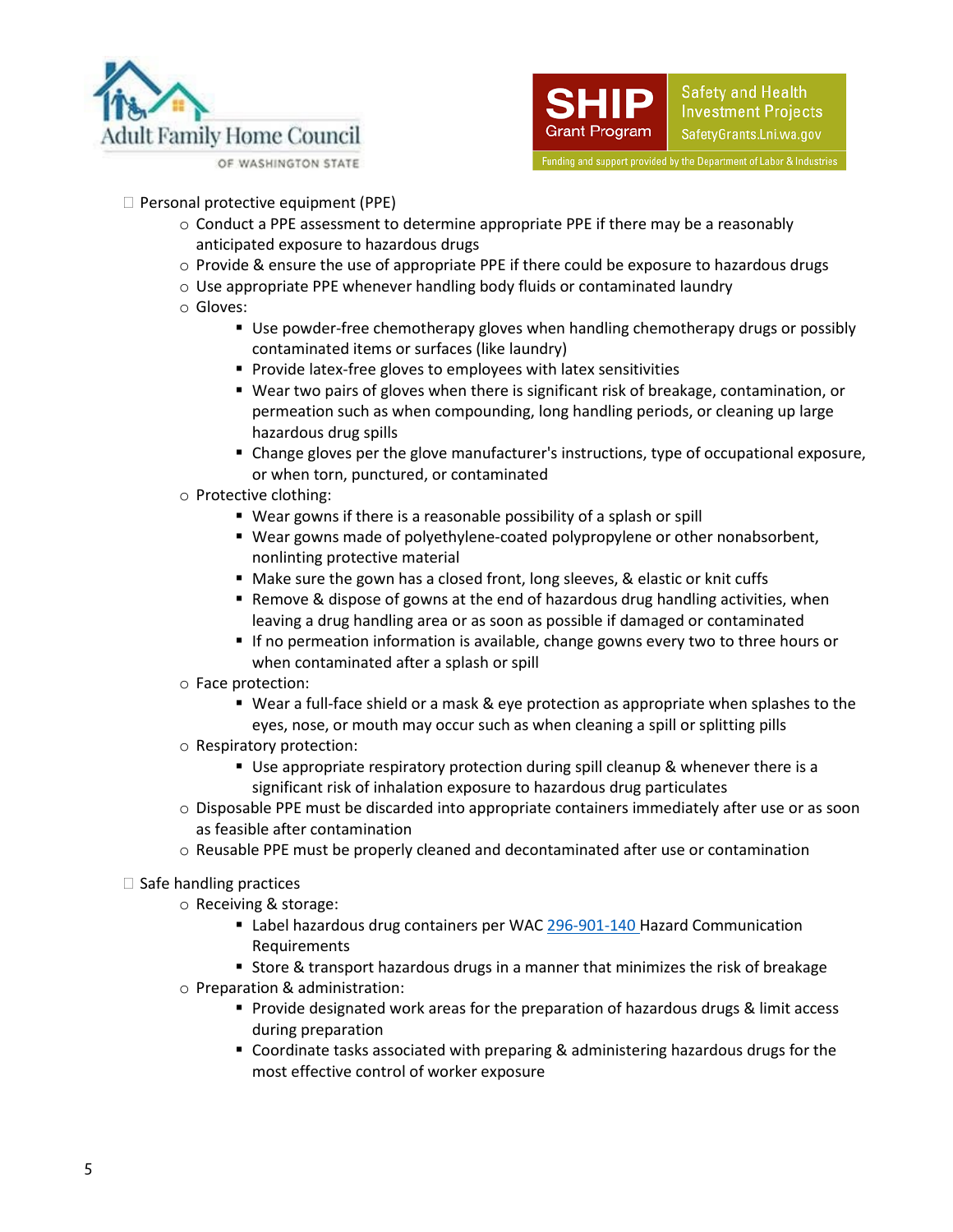



OF WASHINGTON STATE

- Do not remove tubing from an IV bag containing a hazardous drug. Spike & prime IV tubing & prepare syringes in ways that limit exposure
- o Waste handling:
	- **Dispose of pharmaceutical waste in accordance with applicable state & federal** regulations
	- Place disposable items in designated containers
- o Personal hygiene:
	- **Prohibit eating or drinking in areas where hazardous drugs are handled**
- o Handwashing.
	- Wash your hands with soap and water before putting on gloves if they could be contaminated
	- Wash your hands with soap and water immediately after removing gloves and whenever they become contaminated
- $\circ$  Use a dedicated work surface for drug handling
	- A separate drug handling room should not be necessary with the types of drugs that are prescribed for home use
	- Ideally, a dedicated counter space would be set aside for handling drugs
	- The use of a tray, which can be cleaned and put away after handling the drugs, is a reasonable alternative to a dedicated counter space, although not quite ideal
	- For specific questions about hazardous drug dedicated space requirements, contact John Stebbins at 206-515-2870 or email him at John. Stebbins@Lni.wa.gov
- $\Box$  Cleaning & housekeeping
	- o Establish procedures for cleaning and decontaminating work areas & equipment where hazardous drugs are present
	- o Do not clean contaminated equipment in unventilated areas
	- o Clean work surfaces before and after each continuous activity and at the end of the work shift
- $\square$  Spill control
	- o Develop written spill response procedures that comply with Chapte[r 296-824 WAC](https://apps.leg.wa.gov/WAC/default.aspx?cite=296-824) Emergency response an[d WAC 296-800-150,](https://app.leg.wa.gov/wac/default.aspx?cite=296-800-150) First-aid for Emergency Washing Requirements
- $\Box$  Tips for cleaning hazardous drugs:
	- o All areas where hazardous drugs are handled & all reusable equipment devices must be deactivated, decontaminated, and cleaned. In addition, sterile compounding areas & devices must be disinfected
	- $\circ$  Use wipes wetted with appropriate cleaning solution for deactivation, decontamination, & cleaning
		- Do not directly apply cleaner by using a spray bottle to avoid spreading hazardous drug residue
		- Check the manufacturer's recommendations for the proper cleaning agent to use
		- Use EPA approved deactivation & decontamination products
			- Cleaning wipes are available that are designed for hazardous drug clean-up that deactivate, decontaminate, & clean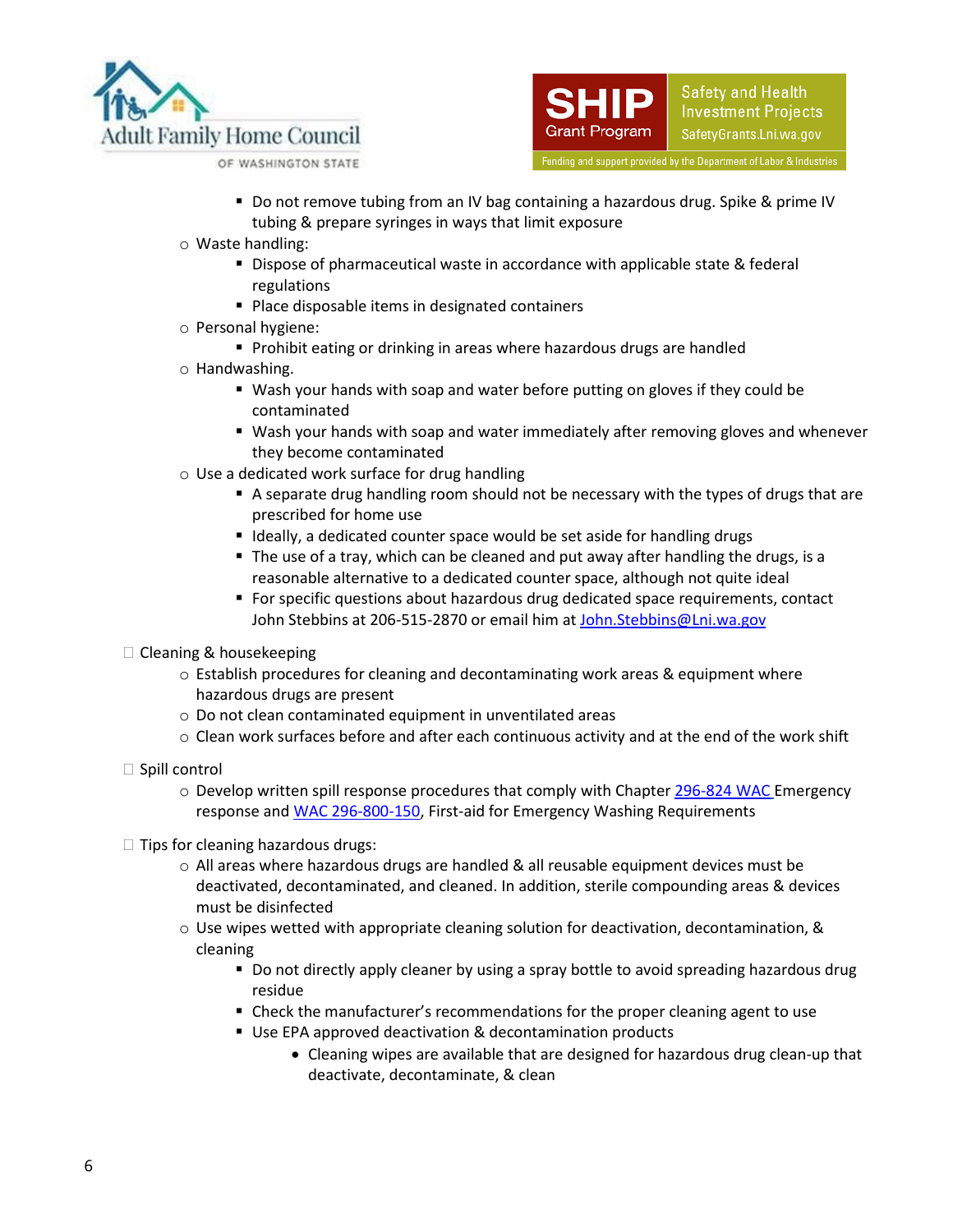



- $\Box$  Training
	- o Provide effective hazardous drugs training to all employees with hazardous drug exposure at the time of their initial job assignment and whenever a new hazardous drug or new process related to handling hazardous drugs is introduced
	- o Include the hazardous chemical training elements listed in
		- WA[C 296-901-14016:](https://app.leg.wa.gov/WAC/default.aspx?cite=296-901-14016)
			- Methods & observations for detecting the presence or release of hazardous chemicals
			- The physical & health hazards of chemicals in the work area
			- The measures employees can take to protect themselves from these hazards
- $\Box$  The details of your hazard communication program including your labeling system & how to find & use safety data sheets
- □ An L&I consultant can help you find solutions to prevent hazardous drug injuries and illnesses at your adult family home
- $\Box$  Request a consultation To request a free and confidential safety consultation, contact Washington State's Department of Labor & Industries' Consultation Program by:
	- o Calling 360-902-5554
	- o Going to: [https://www.lni.wa.gov/safety-health/preventing-injuries-illnesses/request](https://www.lni.wa.gov/safety-health/preventing-injuries-illnesses/request-consultation/)[consultation/](https://www.lni.wa.gov/safety-health/preventing-injuries-illnesses/request-consultation/)

*Funding and support for this project has been provided by the State of Washington, Department of Labor & Industries, Safety & Health Investment Projects.*

*The Adult Family Home Council is solely responsible for the content of and views expressed in this report and related materials unless they have been formally endorsed by the Washington State Department of Labor & Industries.*

*These documents do not replace any standard or regulation and create no new legal obligations. They are advisory in nature, informational in content, and are intended to assist employers in providing a safe and healthful workplace.*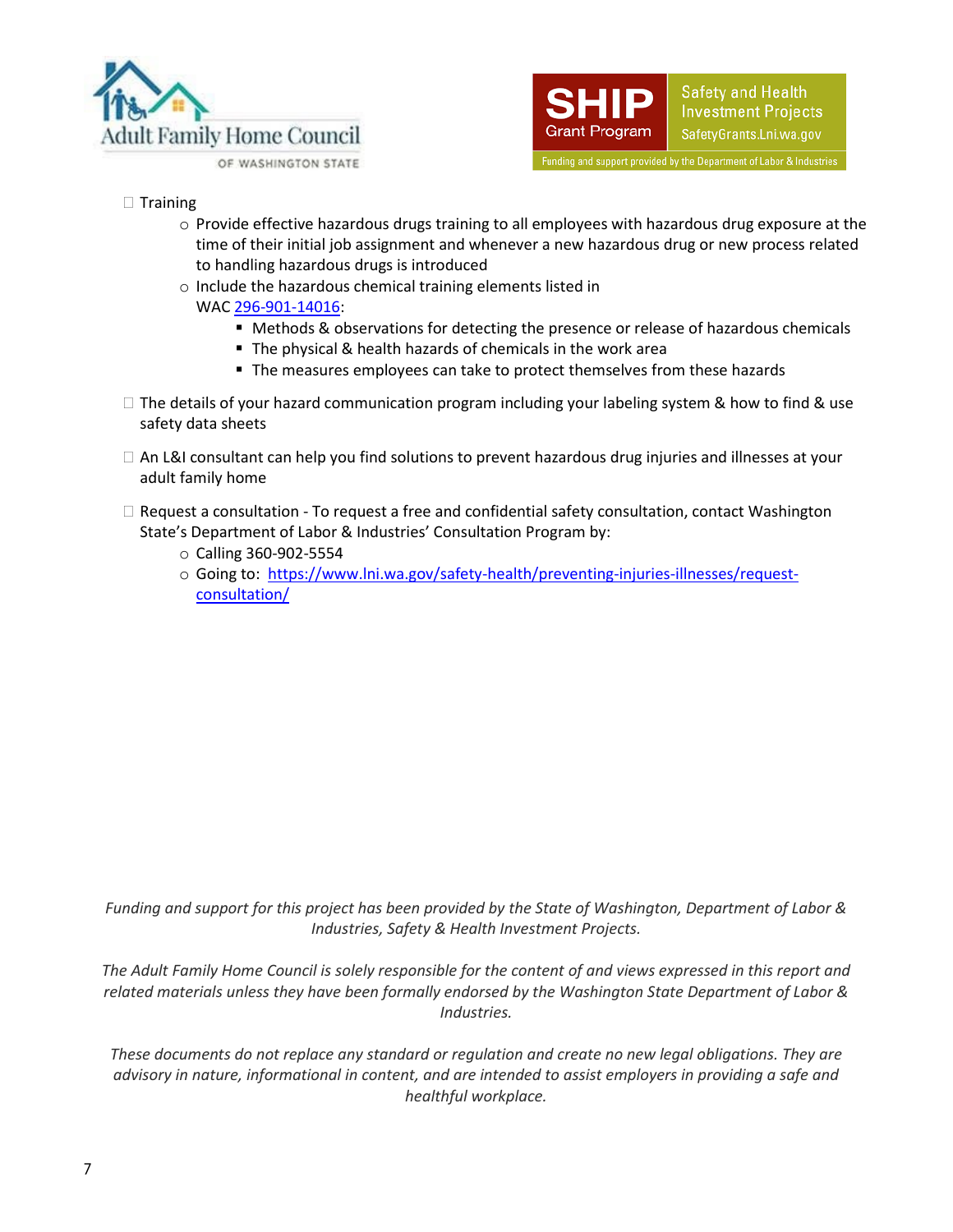



# **WORKER SAFETY AWARENESS PROGRAM**

**MODULE 6 ADDITIONAL STATE INFORMATION RESOURCE LIST: HAZARDOUS DRUGS**

- Chapter 49.17 Revised Code of Washington (RCW) Washington Industrial Safety and Health Act (WISHA) state safety laws: <https://app.leg.wa.gov/RCW/default.aspx?cite=49.17>
- RCW 49.17.060 General Safety Standard that all employers must comply with: <https://app.leg.wa.gov/RCW/default.aspx?cite=49.17.060>
- Chapter 296-800 Washington Administrative Code (WAC) safety regulations that further define state safety requirements[: https://app.leg.wa.gov/wac/default.aspx?cite=296-800](https://app.leg.wa.gov/wac/default.aspx?cite=296-800)
- Chapter 296-62 WAC General Occupational Health Standards: <https://app.leg.wa.gov/wac/default.aspx?cite=296-62>
- WAC 296-62-500 Hazardous Drugs: [https://www.lni.wa.gov/safety-health/safety-rules/chapter](https://www.lni.wa.gov/safety-health/safety-rules/chapter-pdfs/WAC296-62.pdf#WAC_296_62_500)[pdfs/WAC296-62.pdf#WAC\\_296\\_62\\_500](https://www.lni.wa.gov/safety-health/safety-rules/chapter-pdfs/WAC296-62.pdf#WAC_296_62_500)
- Washington State Department of Labor & Industries (L&I) Request Consultation Page for information on how to get free safety & health assistance: [https://www.lni.wa.gov/safety-health/preventing-injuries](https://www.lni.wa.gov/safety-health/preventing-injuries-illnesses/request-consultation/)[illnesses/request-consultation/](https://www.lni.wa.gov/safety-health/preventing-injuries-illnesses/request-consultation/)
- L&I General Websit[e: lni.wa.gov](http://www.lni.wa.gov/)
- Find a local L&I office near you: <http://www.lni.wa.gov/Offices>
- L&I Hazardous Drugs Advisory Committee webpage: [https://lni.wa.gov/safety-health/grants-committees](https://lni.wa.gov/safety-health/grants-committees-partnerships/advisory-committees/sh-committees-hazardous-drugs-advisory-committee#more-information-and-resources)[partnerships/advisory-committees/sh-committees-hazardous-drugs-advisory-committee#more](https://lni.wa.gov/safety-health/grants-committees-partnerships/advisory-committees/sh-committees-hazardous-drugs-advisory-committee#more-information-and-resources)[information-and-resources](https://lni.wa.gov/safety-health/grants-committees-partnerships/advisory-committees/sh-committees-hazardous-drugs-advisory-committee#more-information-and-resources)
- L&I Healthcare Clinic Hazardous Drug Program Guide (Sample hazardous drug control plan): [https://wisha-training.lni.wa.gov/Safety/Topics/AtoZ/HazardousDrugs/ProgramGuides.asp](https://lni.wa.gov/safety-health/_docs/HealthCareClinicSampleProgram.doc)
- L&I Hazardous Drug Handling Advisory Committee Nursing and USP <800>: What's different from NIOSH and WA Law? By Seth Eisenberg RN OCN® BTMCN® (Short PowerPoint slide presentation that compares federal standards to Washington's hazardous drug rule): [https://lni.wa.gov/safety-health/grants](https://lni.wa.gov/safety-health/grants-committees-partnerships/advisory-committees/_hazdrugsdocs/HazDrugsLINursingImplicationsOfUSP.pptx)[committees-partnerships/advisory-](https://lni.wa.gov/safety-health/grants-committees-partnerships/advisory-committees/_hazdrugsdocs/HazDrugsLINursingImplicationsOfUSP.pptx)

[committees/\\_hazdrugsdocs/HazDrugsLINursingImplicationsOfUSP.pptx](https://lni.wa.gov/safety-health/grants-committees-partnerships/advisory-committees/_hazdrugsdocs/HazDrugsLINursingImplicationsOfUSP.pptx)

- L&I Nursing and Residential Care webpage[: https://lni.wa.gov/safety-health/safety](https://lni.wa.gov/safety-health/safety-topics/industry/nursing-residential-care)[topics/industry/nursing-residential-care](https://lni.wa.gov/safety-health/safety-topics/industry/nursing-residential-care)
- L&I sample letter requesting a safety data sheet:<https://lni.wa.gov/dA/856453fb3f/HT10-CR.doc>
- L&I Safety & Health Investment Projects (SHIP) grant project by the Washington State Pharmacy Association on Best Practice Safety Tools for Pharmacists Handling Hazardous Drugs: [https://lni.wa.gov/safety-health/grants-committees-partnerships/safety-health-investment-projects](https://lni.wa.gov/safety-health/grants-committees-partnerships/safety-health-investment-projects-grant-program/ship-grants-2013xa00227)[grant-program/ship-grants-2013xa00227](https://lni.wa.gov/safety-health/grants-committees-partnerships/safety-health-investment-projects-grant-program/ship-grants-2013xa00227)
- Federal OSHA Controlling Occupational Exposure to Hazardous Drugs webpage: [https://www.osha.gov/SLTC/hazardousdrugs/controlling\\_occex\\_hazardousdrugs.html](https://www.osha.gov/SLTC/hazardousdrugs/controlling_occex_hazardousdrugs.html)
- National Institute of Occupational Safety and Health (NIOSH) List of Antineoplastic and Other Hazardous Drugs in Healthcare Settings 2012:<https://www.cdc.gov/niosh/docs/2012-150/pdfs/2012-150.pdf>
- Centers for Disease Control and Prevention (CDC) Preventing Occupational Exposure to Antineoplastic and Other Hazardous Drugs in Health Care Settings:<https://www.cdc.gov/niosh/docs/2004-165/>